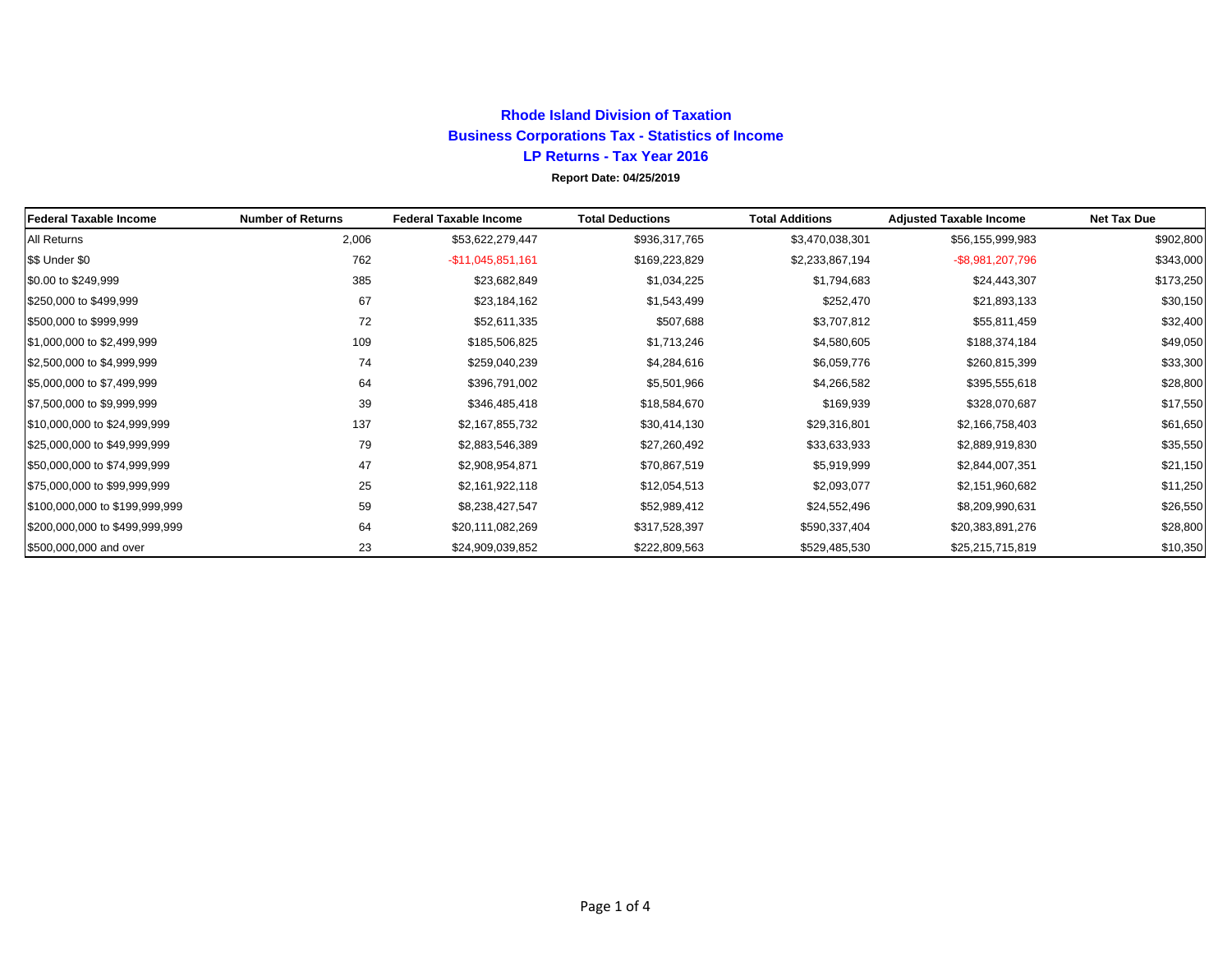## **Rhode Island Division of Taxation Business Corporations Tax - Statistics of Income LP Returns - Deductions from Federal Taxable Income - Tax Year 2016 Report Date: 04/25/2019**

|                                | Number of | <b>Exempt Dividends and Interest</b> |               | <b>Bonus Depreciation and Sec 179</b> |               | <b>Discharge of Indebtedness</b> |              |
|--------------------------------|-----------|--------------------------------------|---------------|---------------------------------------|---------------|----------------------------------|--------------|
| <b>Federal Taxable Income</b>  | Returns   | Count                                | Amount        | Count                                 | Amount        | Count                            | Amount       |
| All Returns                    | 2,006     | 103                                  | \$142,017,161 | 337                                   | \$759,937,701 | 2                                | \$11,969,290 |
| \$\$ Under \$0                 | 762       | 18                                   | \$1,518,713   | 111                                   | \$167,683,897 | 0                                | \$0          |
| \$0.00 to \$249,999            | 385       | 14                                   | \$228,224     | 79                                    | \$806,001     | $\Omega$                         | \$0          |
| \$250,000 to \$499,999         | 67        | 3                                    | \$9,638       | 17                                    | \$1,533,861   | $\Omega$                         | \$0          |
| \$500,000 to \$999,999         | 72        | 2                                    | \$41          | 18                                    | \$507,647     | $\Omega$                         | \$0          |
| \$1,000,000 to \$2,499,999     | 109       | 3                                    | \$28,363      | 18                                    | \$1,684,883   | $\Omega$                         | \$0          |
| \$2,500,000 to \$4,999,999     | 74        | 5                                    | \$36,336      | 14                                    | \$4,248,280   | $\Omega$                         | \$0          |
| \$5,000,000 to \$7,499,999     | 64        | 3                                    | \$402,736     | 14                                    | \$5,099,230   | 0                                | \$0          |
| \$7,500,000 to \$9,999,999     | 39        | 5                                    | \$473         | 6                                     | \$18,584,197  | 0                                | \$0          |
| \$10,000,000 to \$24,999,999   | 137       | 9                                    | \$63,982      | 15                                    | \$19,344,847  | $\Omega$                         | \$0          |
| \$25,000,000 to \$49,999,999   | 79        | 5                                    | \$954,163     | 11                                    | \$14,102,754  |                                  | \$836,482    |
| \$50,000,000 to \$74,999,999   | 47        | 9                                    | \$68,004,667  | 7                                     | \$2,862,852   | O                                | \$0          |
| \$75,000,000 to \$99,999,999   | 25        | 4                                    | \$7,556,744   |                                       | \$4,497,769   | 0                                | \$0          |
| \$100,000,000 to \$199,999,999 | 59        | 11                                   | \$10,552,416  | 6                                     | \$42,436,996  | $\Omega$                         | \$0          |
| \$200,000,000 to \$499,999,999 | 64        | 7                                    | \$16,220,778  | 12                                    | \$290,174,811 |                                  | \$11,132,808 |
| \$500,000,000 and over         | 23        | 5                                    | \$36,439,887  | 4                                     | \$186,369,676 | 0                                | \$0          |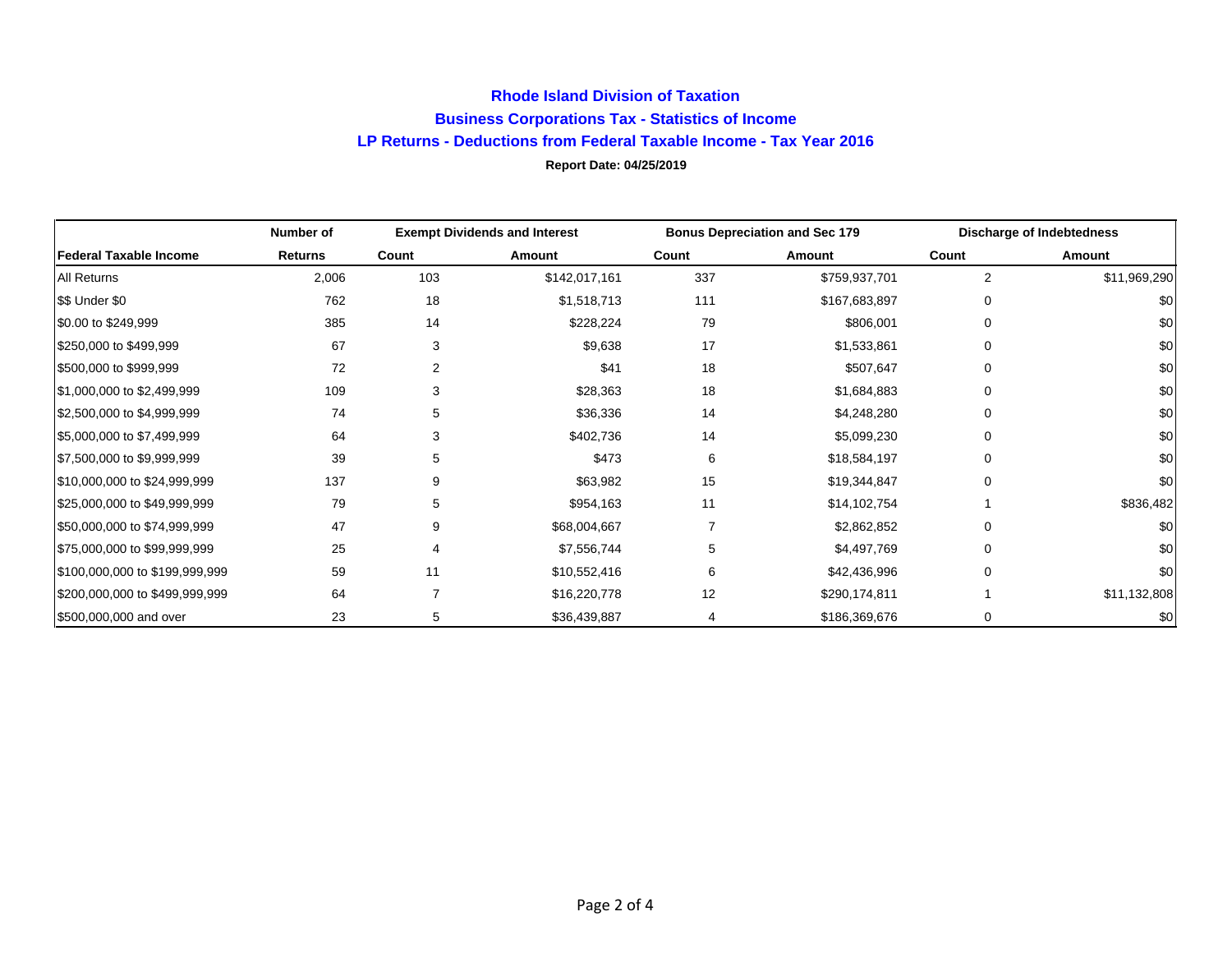## **Rhode Island Division of Taxation Business Corporations Tax - Statistics of Income LP Returns - Additions to Federal Taxable Income - Tax Year 2016 Report Date: 04/25/2019**

|                                | Number of      | <b>Interest Income</b> |              | <b>Bonus Depreciation and Sec 179</b> |                 |
|--------------------------------|----------------|------------------------|--------------|---------------------------------------|-----------------|
| <b>Federal Taxable Income</b>  | <b>Returns</b> | Count                  | Amount       | Count                                 | Amount          |
| <b>All Returns</b>             | 2,006          | 140                    | \$45,467,959 | 292                                   | \$3,423,718,541 |
| \$\$ Under \$0                 | 762            | 21                     | \$1,197,363  | 110                                   | \$2,231,818,030 |
| \$0.00 to \$249,999            | 385            | 29                     | \$298,317    | 45                                    | \$1,496,366     |
| \$250,000 to \$499,999         | 67             | 5                      | \$60,174     | 14                                    | \$192,296       |
| \$500,000 to \$999,999         | 72             | 2                      | \$6,619      | 16                                    | \$3,701,193     |
| \$1,000,000 to \$2,499,999     | 109            | 13                     | \$3,345,707  | 16                                    | \$1,234,898     |
| \$2,500,000 to \$4,999,999     | 74             | 9                      | \$208,444    | 12                                    | \$5,851,332     |
| \$5,000,000 to \$7,499,999     | 64             | 3                      | \$21,001     | 9                                     | \$4,245,581     |
| \$7,500,000 to \$9,999,999     | 39             | 5                      | \$245        | 3                                     | \$169,694       |
| \$10,000,000 to \$24,999,999   | 137            | 14                     | \$770,426    | 18                                    | \$28,546,375    |
| \$25,000,000 to \$49,999,999   | 79             | 9                      | \$2,690,815  | 12                                    | \$30,943,118    |
| \$50,000,000 to \$74,999,999   | 47             | 7                      | \$1,631,225  | 5                                     | \$4,288,774     |
| \$75,000,000 to \$99,999,999   | 25             | 4                      | \$932,399    | 4                                     | \$1,160,678     |
| \$100,000,000 to \$199,999,999 | 59             | 8                      | \$868,185    | 7                                     | \$23,684,311    |
| \$200,000,000 to \$499,999,999 | 64             | 6                      | \$28,377,461 | 13                                    | \$561,959,943   |
| \$500,000,000 and over         | 23             | 5                      | \$5,059,578  | 8                                     | \$524,425,952   |